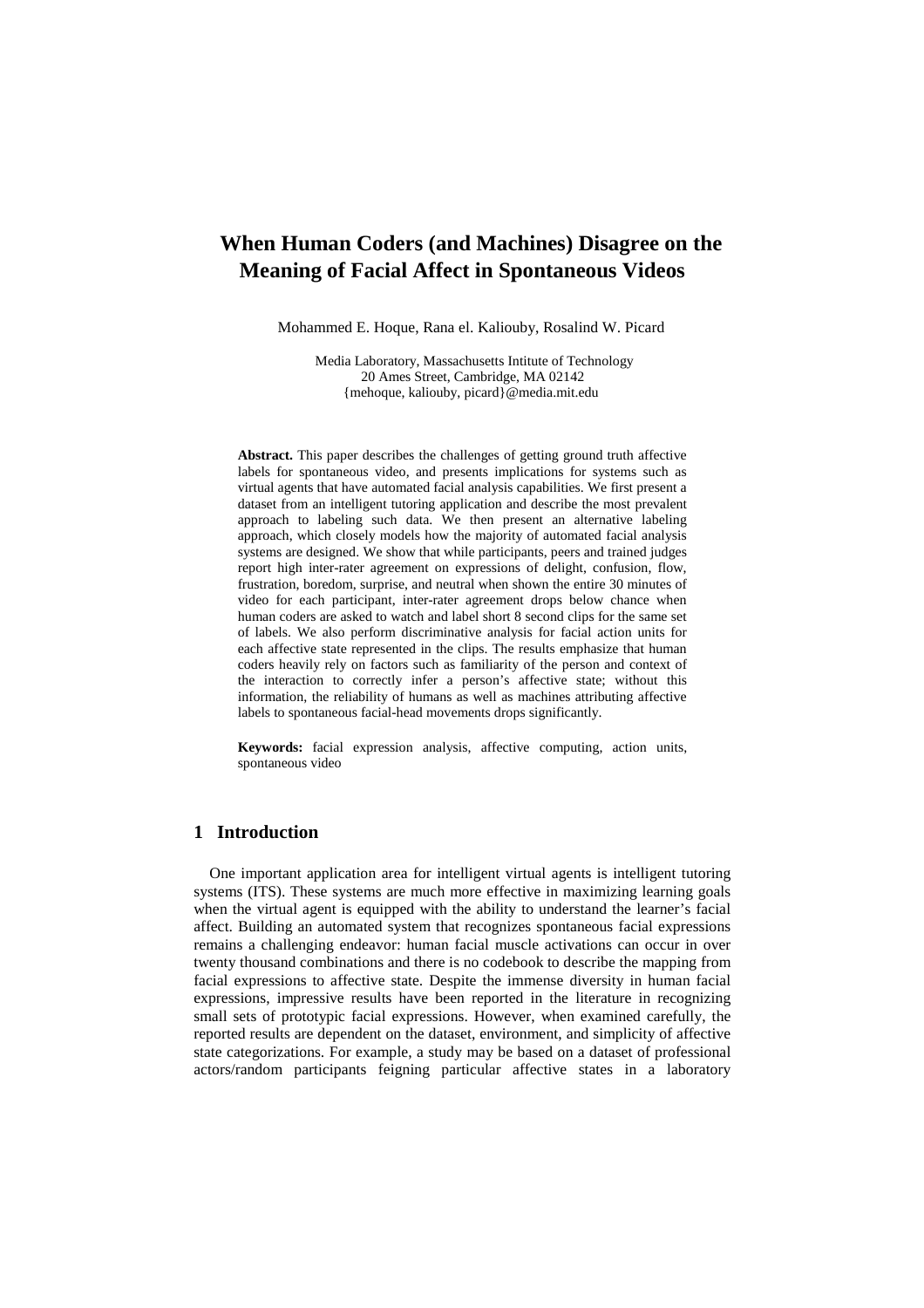environment. While pattern recognition algorithms can be made to perform really well on such data, those algorithms do not generalize as well to spontaneous natural emotions. A more accurate validation of automated facial analysis systems uses emotional clips from movies/TV shows that have obvious emotional tags, optimized camera views and lighting conditions. These clips are carefully selected, clipped and validated by human judges and do not contain the variability of difficult and imperfect natural data. Another approach employs carefully selected movie clips which are believed to elicit natural spontaneous emotions from humans. A small group of participants are asked to view those clips while agreeing to be video taped. One limitation of such dataset is that it does not provide a task dependent environment where context becomes an inevitable part of elicited affective states. After building a framework to analyze and recognize affective states, most researchers also use a relatively limited set of individuals and a small set of possible labels to validate their framework. When individuals are given more labeling choices (e.g. both "proud" and "happy" for a smiling face) then agreement in labeling tends to go down.

For automated classification of facial expression data, given the lack of a robust theory that maps expressions to labels; one needs to have some portion of the data labeled by human judges. The judges are often instructed to equate a specific set of facial Action Units (AUs) with a particular affective state [3]. For example, the nose wrinkler (AU 9) is often considered a distinguishing feature of disgust. A brow lowerer (AU 4) is a common feature of confusion. Combination of lip AUs such as jaw drop (AU 26), low intensity lip corner puller (AU 12), lips funneler (AU 22), and lips part (AU 25) are often regarded as signatures of happiness. This direct mapping between AUs and affective states may work well in synthetic data, resulting in high agreement among the human judges, but it may not converge well in real life data. For example, in Figure 1 [1], the same face with identical facial expression is used in two different contexts, resulting in completely different meanings. While humans are more likely to tag Figure 1 (a) as angry and Figure 1 (b) as disgust, an automated algorithm would not be influenced by the context and would not differentiate between the two images. This is an example of how our perception of something can be biased by context and prior experience, even when the input pattern is constant.



 $(a)$  (b)

**Figure 1.** The prototypic facial expression of disgust is placed in two different contexts, where the majority of the participants label (a) as anger, and (b) as disgust (Figure used by permission, copied from Aviezer et al. [1]).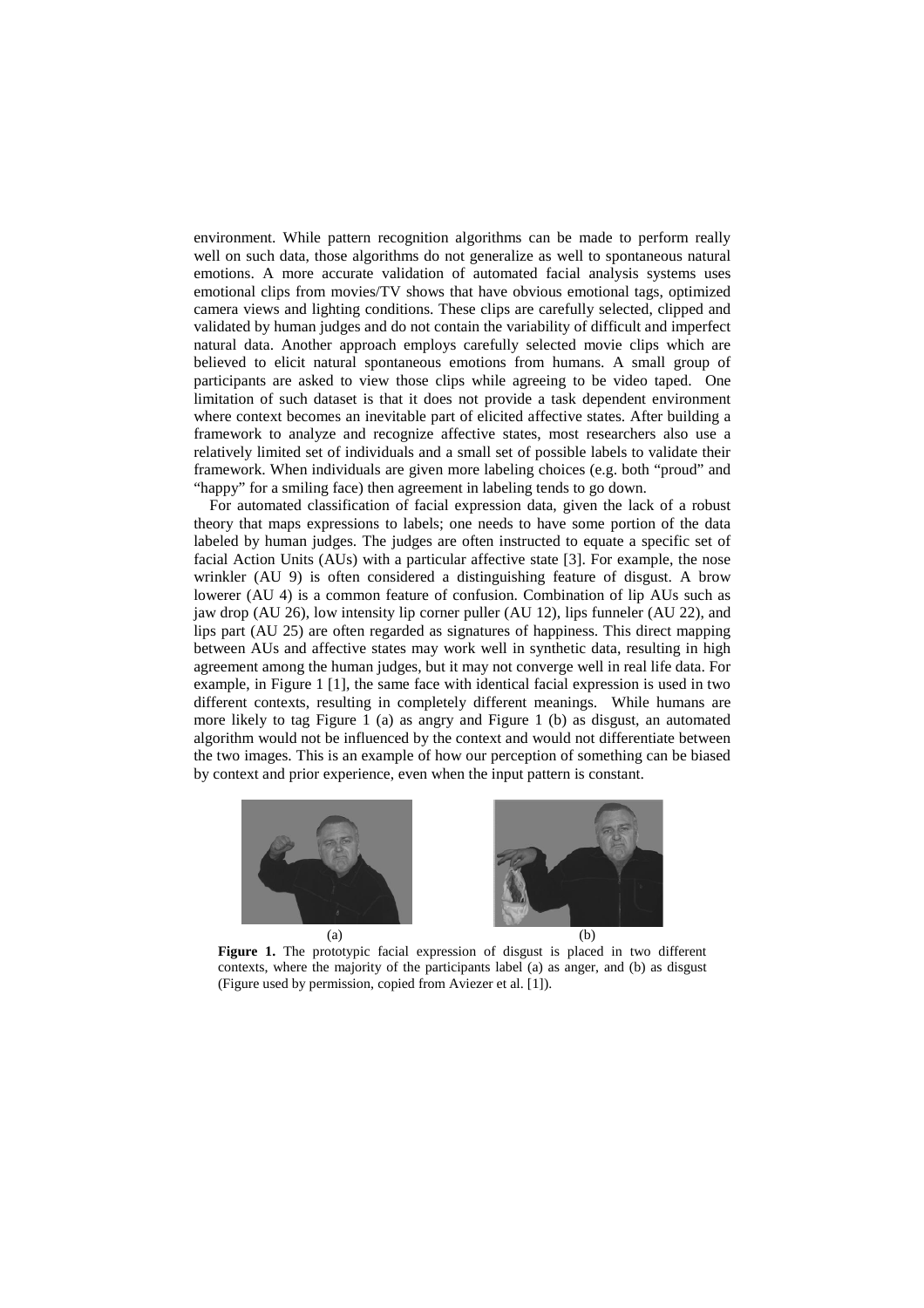The remaining part of the paper is divided into the following sections – Section 2 presents details regarding experimental setup, data collection and labeling. Section 3 provides the results of how the inter-rater reliability among coders drops when context information is removed. It also shows details of correlation between a set of AUs and affective states, based on manual labeling. Section 4 summarizes the lesson learned through this study which may prove to be useful towards customizing an automated AU detection framework to work with natural data.

# **2 Data Collection Methods**

In this paper, we have used data collected from an experiment where humans interact with a computer agent – Autotutor [2]. Autotutor is designed to simulate a human tutor while having the ability to interact with the learner using natural language. Autotutor engages students in learning by asking them questions on a given topic and then providing them useful clues to get to the correct or complete answer.

#### **2.1 Materials, Data size and Procedure**

The participants consisted of 28 undergraduate at the University of Memphis who participated for extra course credit. In this paper, 10 sessions consisting of 10 participants were randomly selected. Each session was about 30 minutes long.

#### **2.2. Tagging of Affective States**

The affective states that were considered in this experiment were boredom, confusion, flow, delight, frustration, surprise and neutral (surprise and flow were not included in the manual discriminative AU analysis, described in Section 4.1, due to the infrequency of occurrences). These categories were ones that were frequently experienced in a previous experiment with Autotutor. Boredom was defined as lack of interest, whereas confusion was defined as lack of understanding. Flow symbolized a state that was a mix of drive, alertness, interest, concentration, and being selfdetermined that results from pleasurable engagement in an activity that is challenging but not too challenging. Delight indicated a high degree of satisfaction from accomplishment or comprehension. Frustration was described as a state of disappointment or annoyance with the Autotutor interaction. Surprise was labeled as an amazement being triggered from something unexpected. Neutral was equivalent to having no apparent affect or feeling.

There were four levels of tagging that took place in order to collect ground-truth data. In the first phase, learners (Coder 1) watched their own video of interacting with Autotutor, and then, were asked to label the affective states that they had experienced during the interaction; this was termed *self-judgment.* The second phase of the tagging included each participant returning to the lab after a week and then tagging a video of another participant interacting with Autotutor; this was termed as *peer judgment* or Coder 2. In the third level of tagging, two trained judges (Coders 3 and 4) with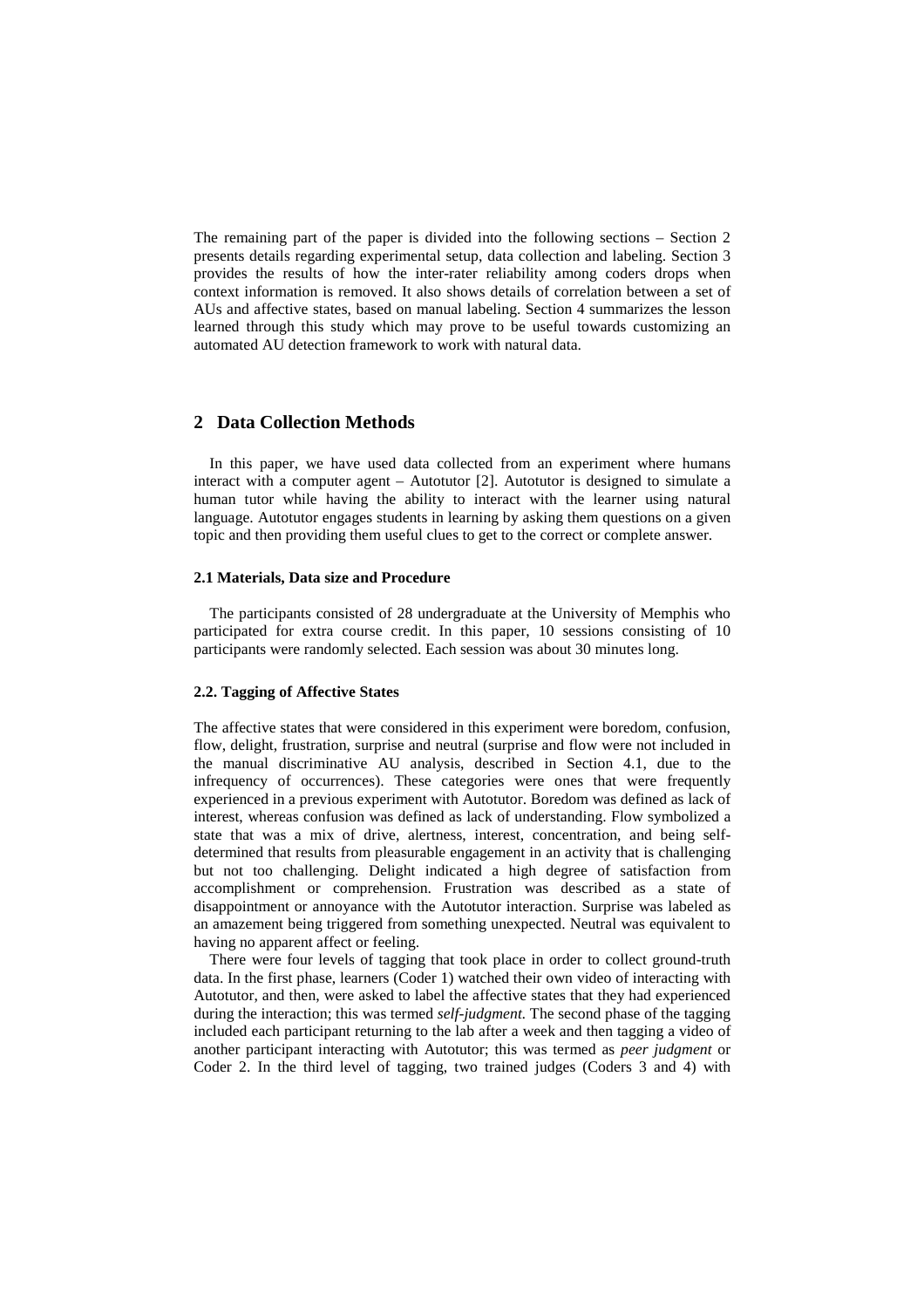experience of facial expression tagging were asked to tag all the videos for a particular set of affective states. Both judges were undergraduate research assistants with extensive training on tutorial dialogue characteristics and FACS coding. Interrater reliability was measured using Kohen's kappa between self vs. peer (Coder 1 vs. Coder 2), self vs. judge1 (Coder 1 vs. Coder 3), self vs. judge2 (Coder 1 vs. Coder 4), peer vs. judge1 (Coder 2 vs. Coder 3), peer vs. judge2 (Coder 2 vs. Coder 4), judge1 vs. judge2 (Coder 3 vs. Coder 4). Among all these pairs, judge1 and judge2 had the highest agreement (kappa  $=0.71$ ). We took the subset of videos where these two judges perfectly agreed and used these videos with the judges labels as the groundtruth data.

Next, we extracted 8-second clips around those points that the trained judges had identified. Then, those clips for all participants were presented in random order to three independent coders. The coders were expected to watch the 8 seconds of clips and assign one of the affective states label to each clip. The main rationale behind producing small segments of videos around each point that the trained judges labeled, was to produce a set of training and test examples that one would use to train a classifier to recognize affective states. However, the trained judges had the opportunity to view the entire video to tag affective states versus a machine counterpart that is typically trained on smaller video segments in random order. Therefore, we felt that it is more appropriate to analyze the agreement among humans on smaller segments of videos to get an idea of how difficult it may be for humans to label affective states without context.

## **3 Results**

Coders 5, 6, and 7 were given the ground truth video clips where the expert judges agreed 100% of the time. Therefore, it was expected that coders 5, 6 and 7 would agree with the ground truth labels more often than "chance" to the least. Chance was calculated as 1-B.

Using Bayes Error, B=  $\sum$ *i*  $P_i(1 - P_i)$ , where

 $P_i$  = i-th class prior probability based on the frequency of seven different labels in the training set. Based on the frequency of labels in the given dataset, chance was 51%. If the distribution of the labels in the training data set was uniform, then chance would have been  $1/7 = 14.28\%$  for the 7 classes.

 Table 1 demonstrates the kappa and percentage agreement between ground truth labels and Coder 5, 6 and 7. Both kappa and percentage agreement between ground truth values and independent coders were lower than chance which was 51%. Results indicated high agreement (above 80%) on delight, while disagreeing significantly on other categories. The lowest percent agreement was for frustration and confusion while the highest was for delight and surprise.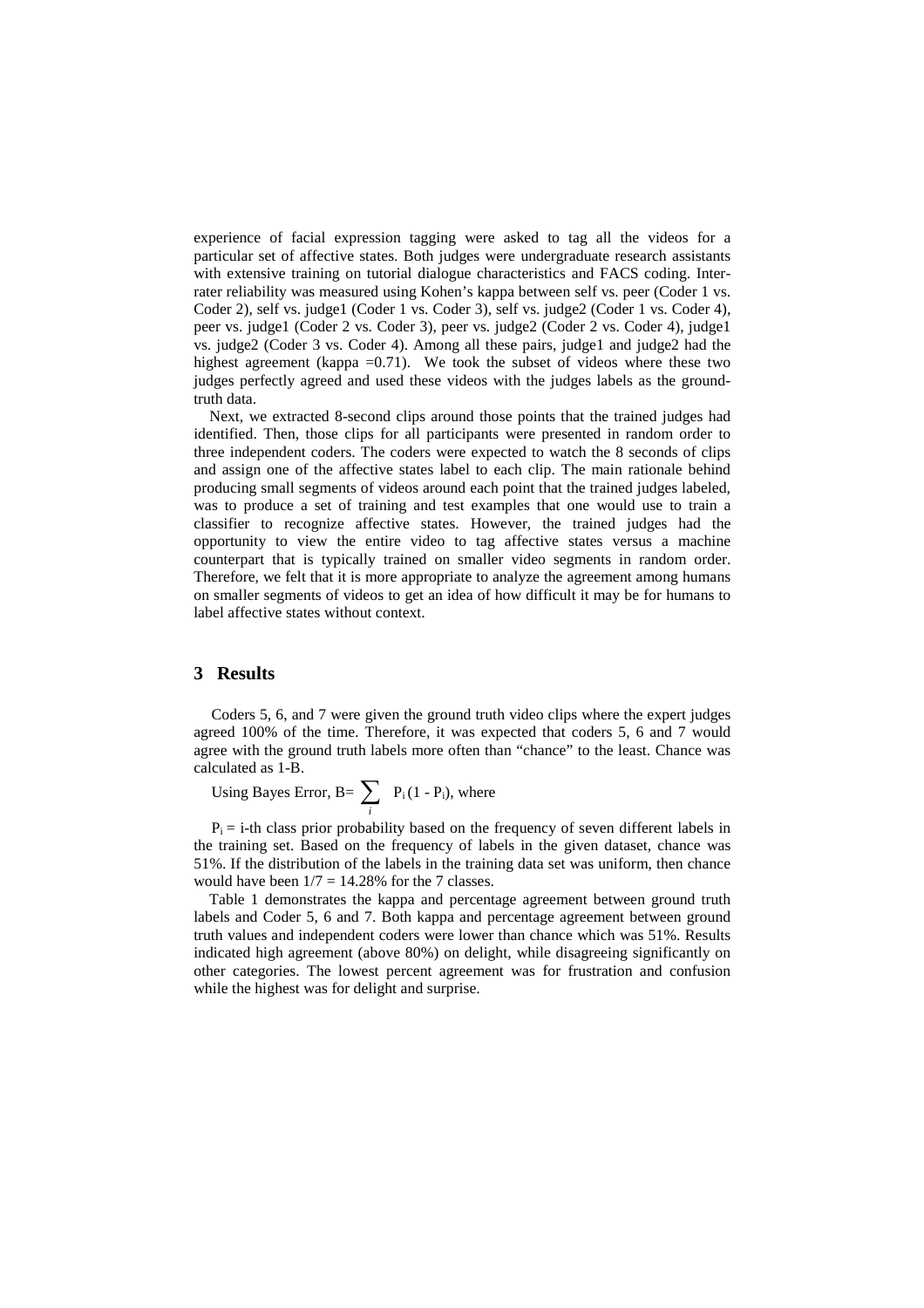| Combinations             | Kappa | % agreement |
|--------------------------|-------|-------------|
| Ground truth vs. Coder 5 | 0.25  | 0.38        |
| Ground truth vs. Coder 6 | 0.38  | 0.50        |
| Ground truth vs. Coder 7 | 0.28  | 0.39        |
| Coder 5 vs. Coder 6      | 0.35  | 0.45        |
| Coder 5 vs. Coder 7      | 0.31  | 0.41        |
| Coder 6 vs. Coder 7      | በ 46  | ) 54        |

**Table 1.** Kappa and percentage agreement among the ground truth labels and Coders 5, 6, 7. Ground truth corresponds to the labels agreed upon by Coders 3 and 4.

#### **4.1. Analysis of Discriminative Power of AUs**

Most automated facial expression analysis systems assume a one-to-one mapping between facial expressions and affect. However, it has been shown that when affective states beyond the six basic emotions [4] are considered, or when nonprototypic expressions of an affective state are included, the discriminative power of action units drops. In other words, the relationship between a single AU or facial expression and an affective state is not direct, and the same AU can appear in more than one affective expression. In this study, we trained judges manually coded a randomly chosen 20% of the original data for AUs. The main goal was to distinguish a smaller subset of AUs which may be unique to a particular affective state.

After the manual recognition of AUs, an analysis was done to predict how good of a discriminator a particular AU is, given a mental state. We define a heuristic variable, H = P(Yj |Xi)–P(Yj |~Xi), where Y = AUs, and X = mental states. The magnitude of H quantifies the discriminative power of a display for a mental state; the sign depicts whether an action unit increases or decreases the probability of a mental state. To explain how the heuristic works, consider the following hypothetical cases of the discriminative ability of a lip corner pull in identifying delight:

Assume that a lip corner pull (AU 12) is always present in delight P(Yj=12|Xi=delight) = 1, but never appears in any of the other mental states P(Yj=12  $|X \neq \text{delight}| = 0$ . The heuristic is at its maximum value of one, and its sign is positive. The presence of a lip corner pull is a perfect discriminator of delight. Similarly, suppose that a lip corner pull (AU 12) never shows up in agreeing,  $P(Y)=12$  $|Xi=$ agreeing) = 0, but always shows up in all other mental states  $P(Y)=12$  $|Xi \rangle$  = 1. The magnitude of H would still be one, but its sign would be negative. In other words, the lip corner pull would be a perfect discriminator of agreeing, even if it never occurred in that state. (Again, this example is not actually true). Finally, if a lip corner pull is always observed in delight, and is also always observed in all other mental states, then  $P(Y_j=12|X_i=delight) = P(Y_j=12|X_i\neq delight) =$ 1. In this case, H has a value of 0, and the lip corner pull is an irrelevant feature in the classification of delight.

The result of computing H for each mental state is shown in Table 2. Table 2 helps identify a particular set of AUs which are either significant discriminators or nondiscriminators of an affective state. Table 2 provides such a list, where outer browraiser (AU 2), mouth stretch (AU 27), eyes closed (AU 43), head turn left (AU 51) etc were positive discriminators of boredom. Lip corner pull (AU 12), lid lightener (AU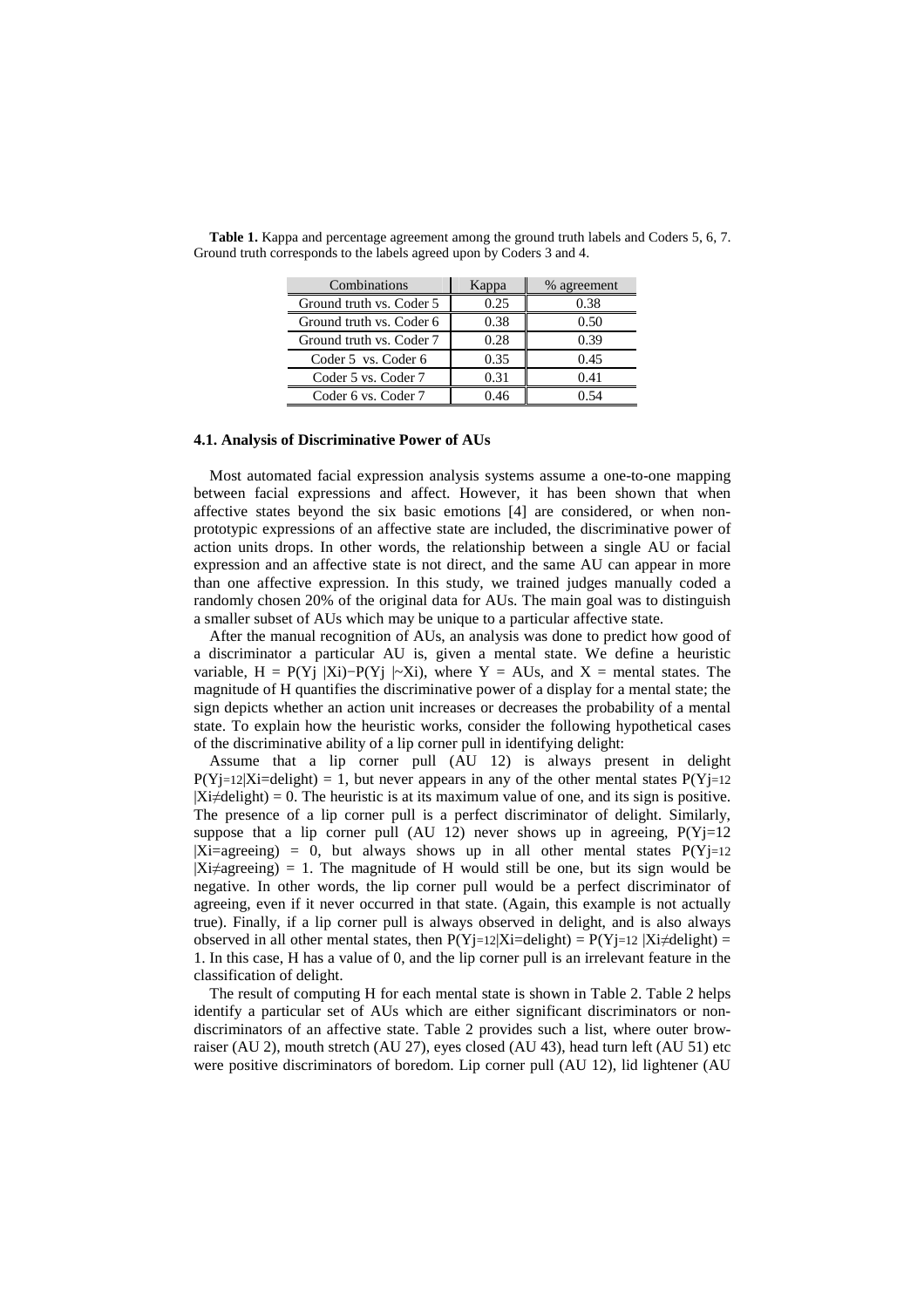7), brow lowerer (AU 4), Jaw drop (AU 26), inner brow raiser (AU 1) were negative discriminators of boredom. Lip corner pull (AU 12) turned out to be the best discriminator for both delight and frustration and least for boredom, confusion and neutral. The highest discriminatory value of all the AU's went to AU 12 for delight (note that coders were able to identify delight more often than other categories). It was also evident that several AUs were positively correlated with more than one affective state.

**Table 2.** Discriminatory and non-discriminatory AUs per mental state. The AUs are listed in order of their contribution (most significant to least).

| <b>Mental states</b> | <b>Discriminatory Aus</b> | <b>Negatively discriminatory Aus</b> |
|----------------------|---------------------------|--------------------------------------|
| <b>Boredom</b>       | 2, 27, 43, 51             | 12, 7, 4, 26, 1                      |
| Confusion            | 4, 7, 17, 52              | 12.53                                |
| Delight              | 12, 25, 26, 7             |                                      |
| Frustration          | 43.12.7                   | 57, 25, 54,                          |
| Neutral              | None                      | 7, 12, 4, 25, 43                     |

#### **4 Discussions and future work**

In this paper, we provide a methodical approach to facial expression analysis when dealing with challenging natural data obtained from interaction with an automated agent in a learning context. Over 300 minutes of video data were collected from experiments where a human interacted with an animated agent, where the human played the role of learner and the agent played the role of tutor. The data were manually coded for seven different mental states of boredom, confusion, flow, delight, frustration, neutral and surprise by two human judges with inter-rater reliability being 0.7. These ground truth videos were then segmented into 8-second clips and given to 3 independent coders for tagging. The percent agreement among the independent coders was less than chance. This finding is very important because in pattern recognition, classifiers are typically trained on similarly short video clips and in most cases, the classifiers do not perform well with natural data.

 Developing a system that reliably recognizes over 31 different AUs is a difficult problem. In this study, we have manually coded a random 20% of our data to detect the most discriminative and least discriminative AUs for the relevant affective states. Due to the experimental set up of our study, participants had to sit very close to the camera. Therefore, even a slightest movement/tilt of the head as part of natural movement would trigger most of the Action Descriptors (AD) related to head movement (AD 51 to AD 58 and AD 71 to AD 76). Therefore, it is probably not useful trying to incorporate those AUs in our analysis. Based on observation and manual coding of the data, AUs related to lip movement (AU 12, AU 15, AU 18, AU 25), eye/lid/brow movement (AU 1, AU 2, AU 7) were more relevant. From this experience, given the task, camera position, and context, it may be possible to group a bunch of AUs based on relevance and importance.

 In the past, there has been a trend to associate a set of AUs with particular affective states regardless of the task and context. However, even faces made of AU's that